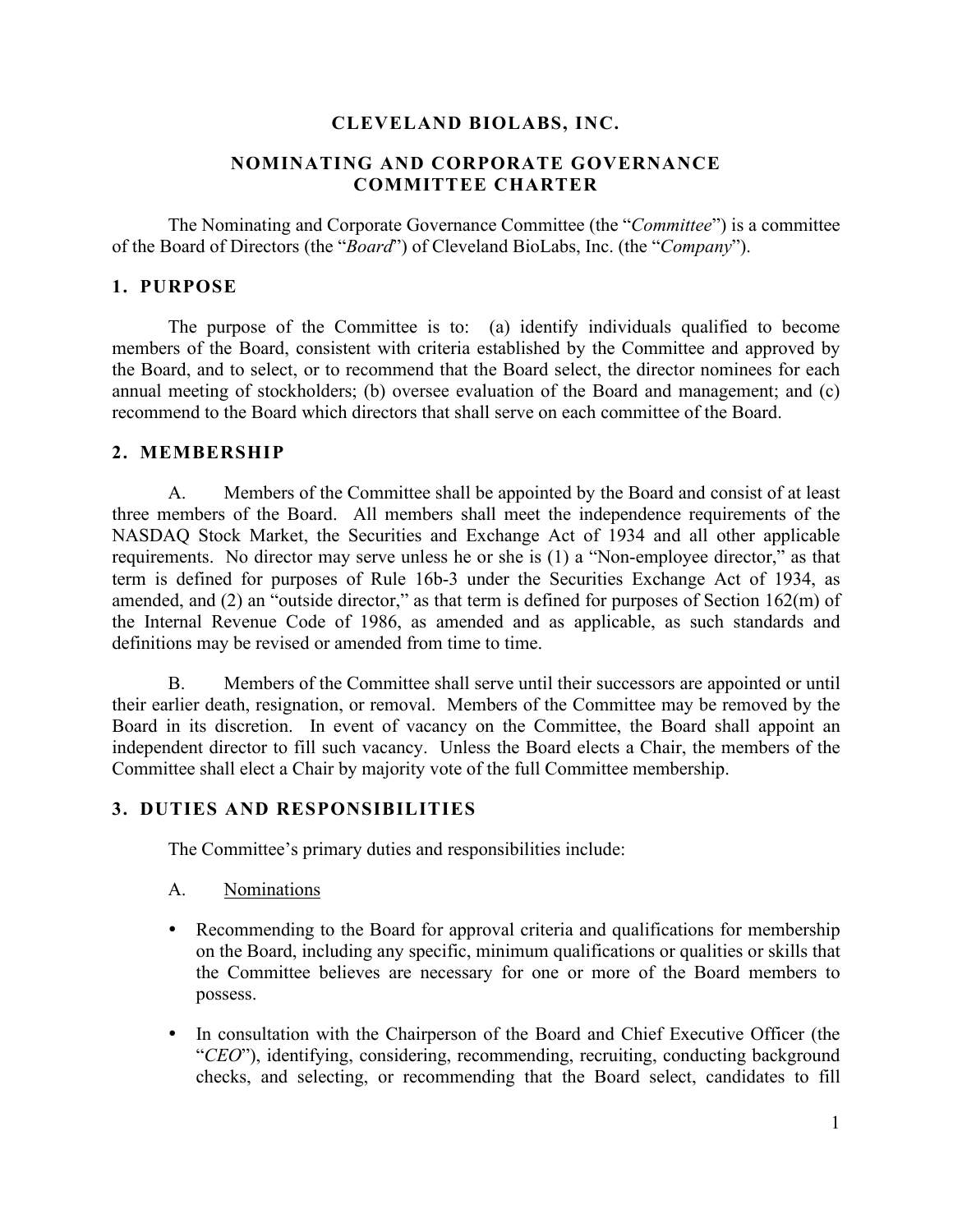positions on the Board consistent with the Board approved criteria and qualifications for membership.

- Reviewing the suitability of each Board member for continued service upon expiration of his or her term or upon a significant change in status.
- Developing and periodically evaluating a policy with regard to the consideration of any director candidates recommended by stockholders, including procedures to be followed by stockholders in submitting such recommendations.
- Recommending director nominees for approval by the Board and the stockholders.
- Considering recommendations for Board nominees and proposals validly submitted by the Company's stockholders.
- Recommending members for each of the Board's committees.
- B. Corporate Governance General

 Reviewing and recommending to the Board proposed changes to the Company's Certificate of Incorporation and By-Laws.

• In consultation with the Chairperson of the Board and CEO, periodically reviewing, revising, interpreting and confirming compliance with the Company's corporate governance policies and guidelines.

 Reviewing and recommending to the Board proposed changes to the Company's Corporate Governance Guidelines.

 Recommending to the Board ways to enhance services to and improve communications and relations with the Company's stockholders.

 Conducting, in consultation with the Chairperson of the Board and the CEO, an annual review of Company's Code of Conduct, its Code of Ethics for Senior Executives and Financial Officers, and its Code of Business Conduct and Ethics for Directors.

 Reviewing and making recommendations to the Board regarding proposals from stockholders that relate to corporate governance.

## C. Corporate Governance - Management Oversight

 Evaluating requests for waivers of the Company's Code of Conduct, its Code of Ethics for Senior Executives and Financial Officers, and its Code of Business Conduct and Ethics for Directors and reporting findings and recommendations to the full Board.

 Reviewing annually with the Chairperson of the Board and the CEO, the job performance of the CEO and other senior executives with respect to corporate governance.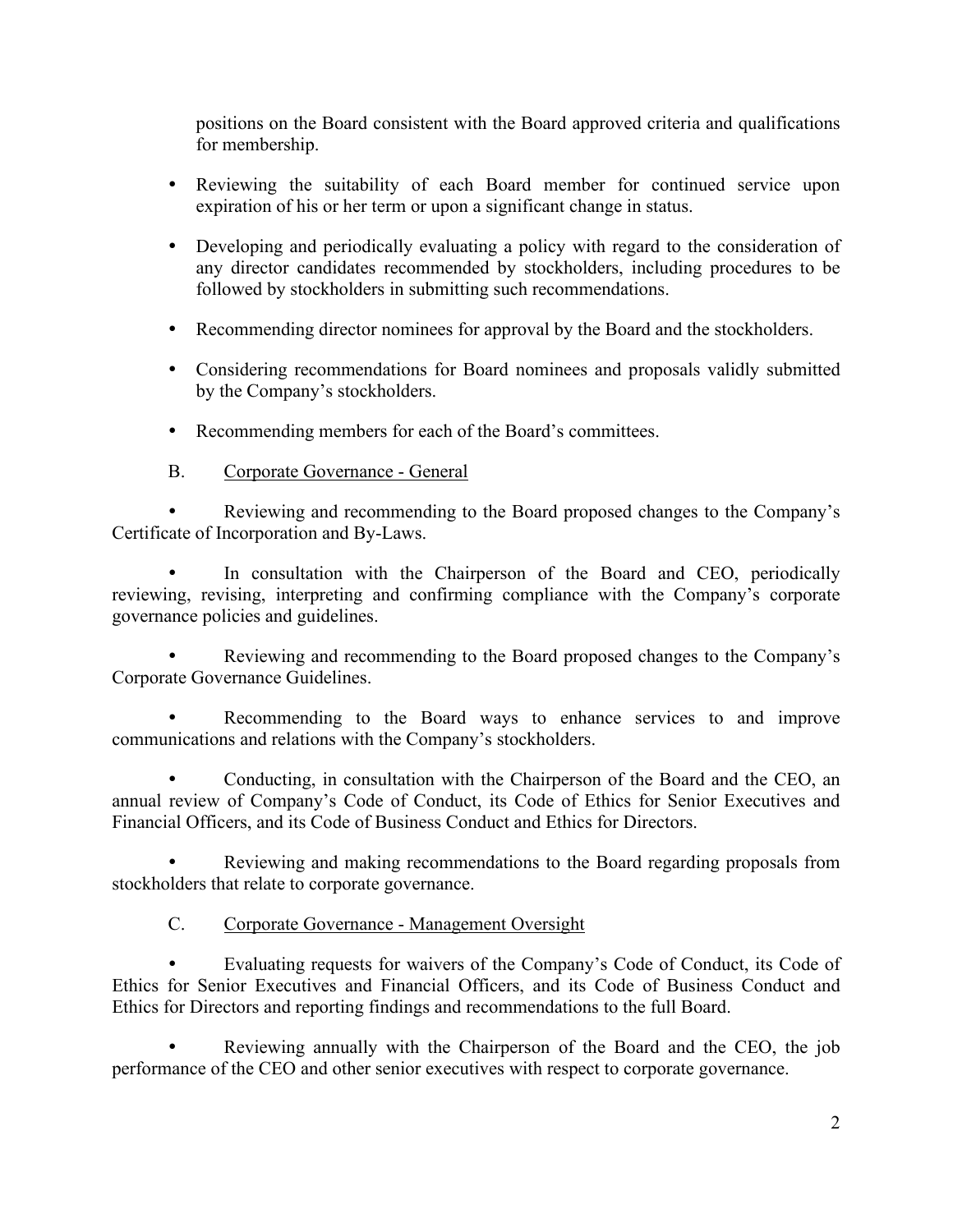Reviewing annually with the Chairperson of the Board and the CEO the succession plans for the CEO and other senior executives and making recommendations to the Board in connection therewith.

## D. Corporate Governance - Board

 Establishing criteria for annual performance evaluations of the Board and administering self-evaluations by the Board of its performance.

 Evaluating standards for the overall structure and composition of the Board and evaluating its effectiveness.

 Monitoring the functions of the various committees of the Board and conducting periodic reviews of their contributions to the Company.

 Overseeing the development of programs for continuing education for all directors and orientation of new directors.

 Considering questions of possible conflicts of interest of Board members and of the Company's senior executives.

 Conduct an annual performance evaluation of itself, including a review of its compliance with this Charter, and a review and reassessment of the adequacy of this Charter, and recommend any proposed changes to the Board.

# **4. POWERS AND AUTHORITY**

The Board delegates to the Committee all powers and authority necessary or appropriate to fulfill its duties and obligations hereunder, including, without limitation:

 The Committee shall be authorized to access such internal and external resources as the Committee deems necessary or appropriate to fulfill its defined responsibilities, including retaining professionals (such as attorneys, search firms and compensation professionals), at Company expense, to assist in identifying director candidates and the evaluation of director and/or executive compensation, and approve fees and other retention terms.

# **5. PROCEDURES**

A. The Committee shall meet at least once annually or more frequently in its discretion or at request of the Chairperson of the Board. A majority of Committee members shall constitute a quorum and a majority of members present shall decide any question brought before the Committee. Unless the Board elects a Chairperson of the Committee (the "*Chairperson*"), the Committee shall elect a Chairperson by majority vote. The Chairperson shall preside at each meeting. If the Chairperson is not present at a meeting, the Committee members present at that meeting shall designate one of its members as the acting chair of such meeting.